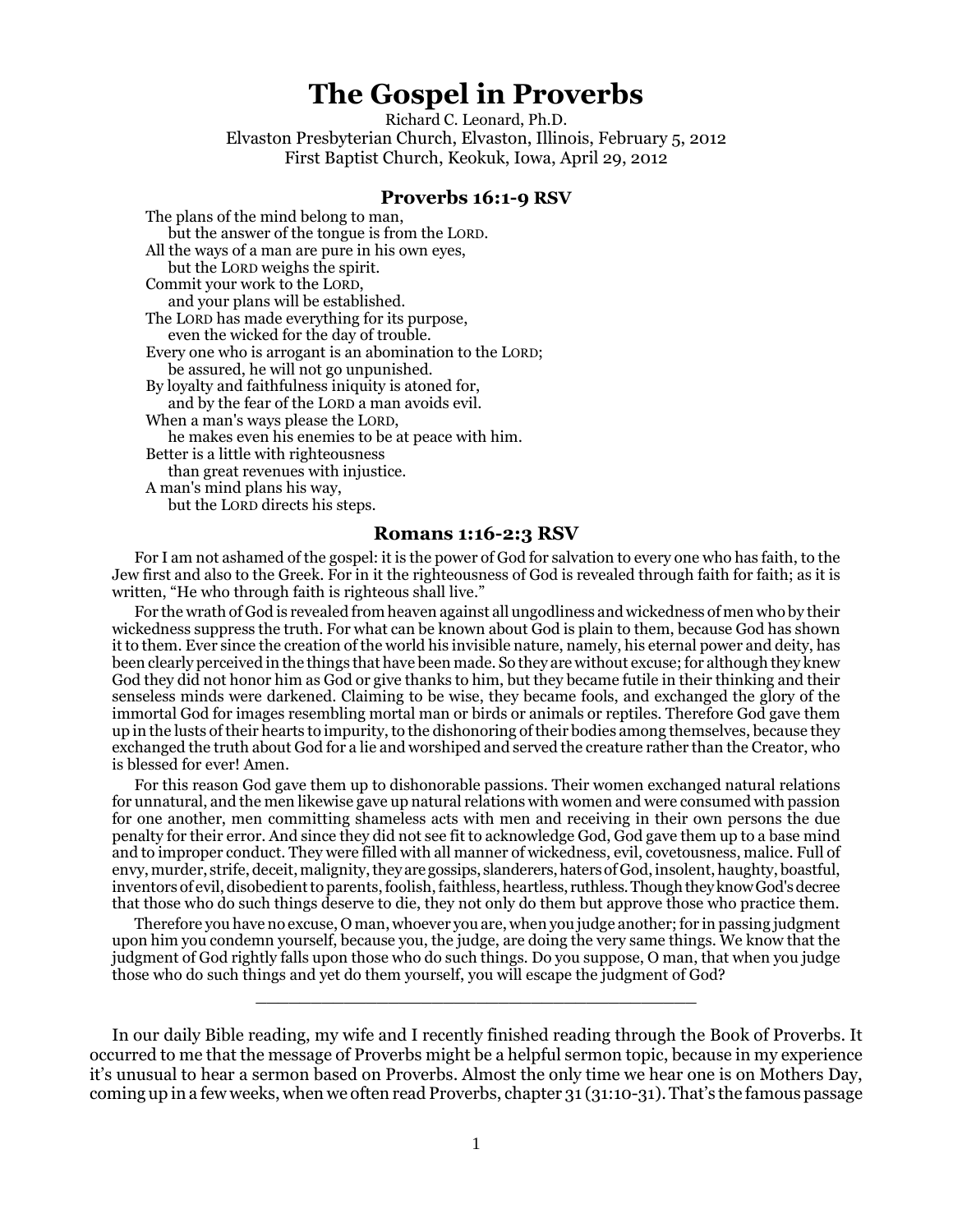about the virtuous wife that begins with a question, "A good wife who can find?" Now, that probably makes a lot of women feel a little nervous. After all, Proverbs' description of the "good wife," or good woman (the words in Hebrew and many languages are the same), seems to set an unrealistically high standard. And most women probably feel there's no way they could ever measure up to that standard. I'm not going to go into Proverbs 31 now, but we'll come back to that thought at the end of this discussion.

Why is it not usual to preach on Proverbs? Because, unlike other parts of the Bible, much of the Book of Proverbs doesn't have a connected sequence of thought. It mounts few developed arguments, like Paul's and the other epistles. It contains no historical narratives, like Genesis, Kings, or the Acts of the Apostles. It presents no prophecies of things to come, like Isaiah. It relates no stories or parables, like Jesus in the Gospels. It lacks the colorful word-pictures of Ezekiel or the Revelation to John. It offers no hymns of praise or prayers, as in the Psalms.

Instead, what we encounter in Proverbs is a collection of maxims or sayings about life. Often these sayings are strung together with little apparent connection in their subject matter. One gets the impression that Proverbs is a somewhat haphazard collection of maxims, put together in no particular order. Most of this collection is attributed to King Solomon, or at least to the scribes of Solomon's court, and some authorities believe the collection was made for the guidance of young men entering government service in Israel. But other collections are included, as well; some of these sayings were compiled by scribes under King Hezekiah (see 25:1), and the book concludes with another collection attributed to the mother of someone called Lemuel, King of Massa, about whom we otherwise know nothing.

Still, even though Proverbs appears to be a random collection of wise sayings, we can see a pattern or plan behind it. For Proverbs is a book that highlights certain *contrasts* in human life and behavior, such as these:

- Discretion and restraint are contrasted with thoughtlessness and impulsiveness.
- Industry is contrasted with laziness.
- Honesty is contrasted with devious behavior.
- Justice is contrasted with injustice.
- Generosity is contrasted with stinginess.

In laying out these contrasts, Proverbs covers a wide range of topics: family life, sexual relations, dealings with neighbors, the responsibilities of rulers and people in authority, how to live prosperously and successfully. Oddly enough, for a biblical book, Proverbs doesn't have much to say specifically about the Lord. Out of 915 verses only 85 explicitly refer the Lord, or about nine percent. Perhaps this reticence in speaking about the Lord should teach us something: serving the Lord, and living the righteous, life doesn't mean just always talking about God. It means deliberately attempting to live by the principles set forth in the Word of God. In fact, throughout Proverbs the Lord and his ways are always in the background, and sometimes they come to the foreground. Indeed, Proverbs 9:10 states the basic premise of the collection: "The fear of the Lord is the beginning of wisdom, and the knowledge of the Holy One is insight."

As we proceed, I'd like to frame this discussion of Proverbs under four points:

- 1. The basic contrast in the Proverbs
- 2. The relationship of actions to consequences
- 3. How that relationship fits into the covenant between the Lord and his people
- 4. Where we find the gospel in Book of Proverbs

To begin with, as I mentioned, Proverbs is a book of contrasts, and *the basic contrast is that between wisdom and folly*. So let's ask, first of all, What is folly, or foolishness? Who is the fool that Proverbs has in mind? The Bible has a clear answer to this question, in Psalm 14:1-4:

The fool says in his heart, "There is no God."

They are corrupt, they do abominable deeds,

- there is none that does good.
- The Lord looks down from heaven upon the children of men, to see if there are any that act wisely,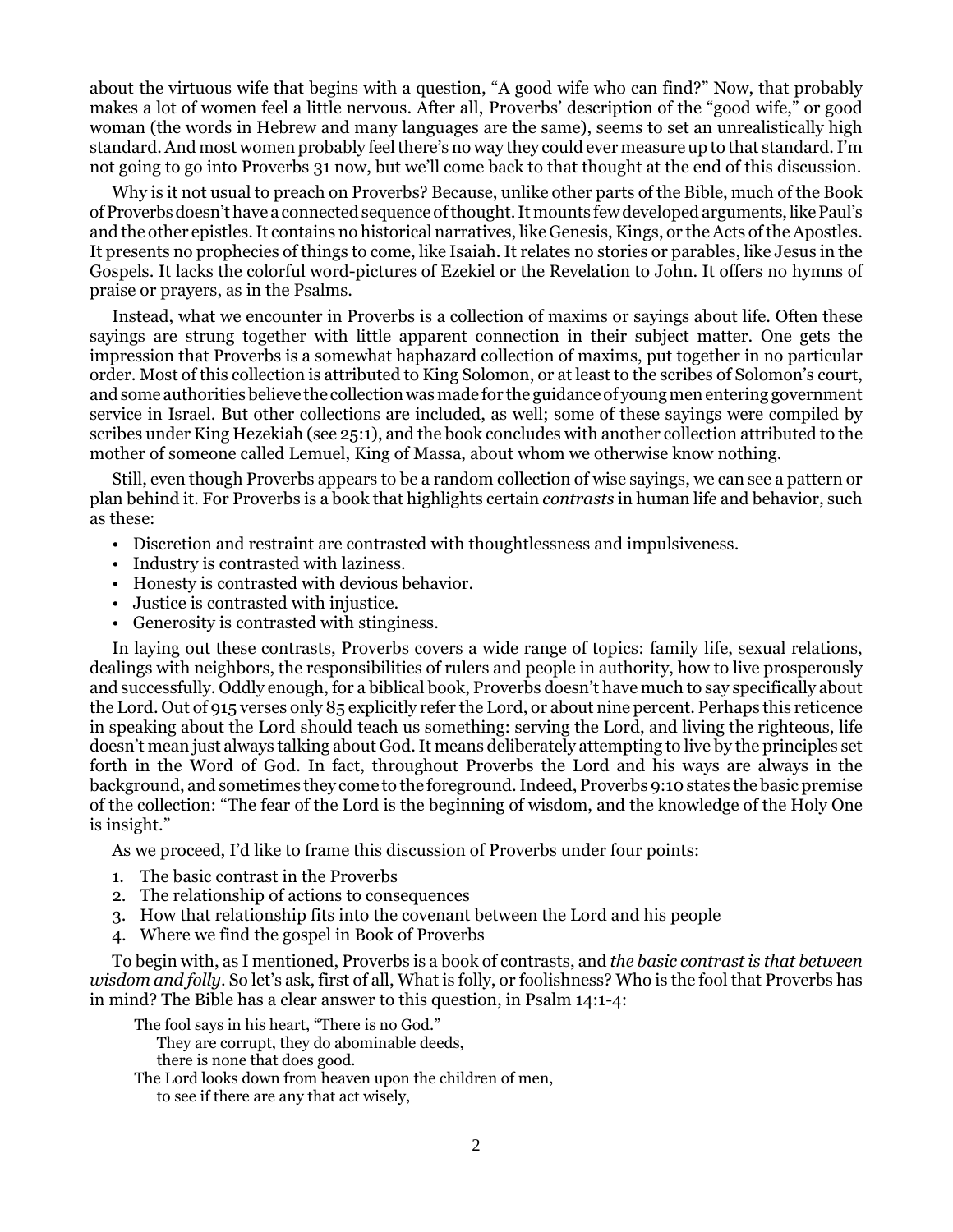that seek after God.

They have all gone astray, they are all alike corrupt; there is none that does good, no, not one. Have they no knowledge, all the evildoers who eat up my people as they eat bread, and do not call upon the Lord?

Those who are fools, who have no knowledge, are fools *because they don't take God into account*. The fool doesn't have to be an atheist; he doesn't have to say, "God doesn't exist." He simply has to say, "God doesn't care what I do; I don't have to pay attention to him." That's the fool Proverbs talks about, and Proverbs gives us some good descriptions of this kind of person. We'll cite only a few.

Proverbs 18:2 says, "A fool takes no pleasure in understanding, but only in expressing his opinion." We all know people who can't stop telling you what they think long enough to listen to what you think. How many times have you had a discussion with someone, and you came a way knowing everything they thought about the matter while realizing that they probably hadn't heard a word you had to say if, indeed, you were able to get a word in edgewise? The fool is the person who is so convinced he is right that he never listens to anyone else. If this person would really take God into account, he would understand the he (or she) is *not* God and therefore might not have the whole truth.

So the fool is the person who never learns from his mistakes. Proverbs 26:11 says, "Like a dog that returns to his vomit is a fool that repeats his folly." Perhaps vomit isn't a strong enough word here. You've all watched a dog as he "goes to the bathroom" and then turns around and smells what he's just done. (To be fair, cats do it too.) The fool is like that. Because he doesn't take the word of God into account, whatever he thinks and does must be right, so he just goes back to it again and again. The fool's behavior reminds me of Einstein's famous definition of insanity: doing the same thing over and over and expecting a different result. (Not to be partisan about it, but do we see this kind of insane foolishness in some of our government policies today?)

Wisdom is, of course, the opposite attitude: the wise person realizes that his off-the-cuff opinions are not always the final answer to a question. The wise person looks to an authority greater than himself. He takes God and his ways into account in the conduct of life. We'll have more to say later on about what wisdom really is, according to Proverbs.

Secondly, let's look at how Proverbs views *the relationship of act and consequence*. It's a basic principle of the kingdom of God that certain actions lead to certain outcomes. As the apostle Paul warns, "Do not be deceived; God is not mocked, for whatever a man sows, that he will also reap" (Galatians 6:7). In fact, the Creator has structured the entire universe in such a way that actions have consequences. If he hadn't done so, nothing would work - nothing would even be here. Proverbs gives voice to this truth. Let's look at some examples.

```
Take the promise of Proverbs 3:5-8:
```

```
Trust in the LORD with all your heart, 
   and do not rely on your own insight.
In all your ways acknowledge him, 
   and he will make straight your paths.
Be not wise in your own eyes; fear the LORD, 
   and turn away from evil.
It will be healing to your flesh 
   and refreshment to your bones.
```
According to Proverbs, both direction in life and physical health result from acting wisely: paying attention to God and his way of ordering the world. Proverbs even promises a prosperous life for those who take God into account. Proverbs 13:13 states, "He who despises the word brings destruction on himself, but he who respects the commandment will be rewarded." Proverbs 22:4 adds, "The reward for humility and fear of the LORD is riches and honor and life." Or take Proverbs 11:24: "One man gives freely, yet grows all the richer; another withholds what he should give, and only suffers want."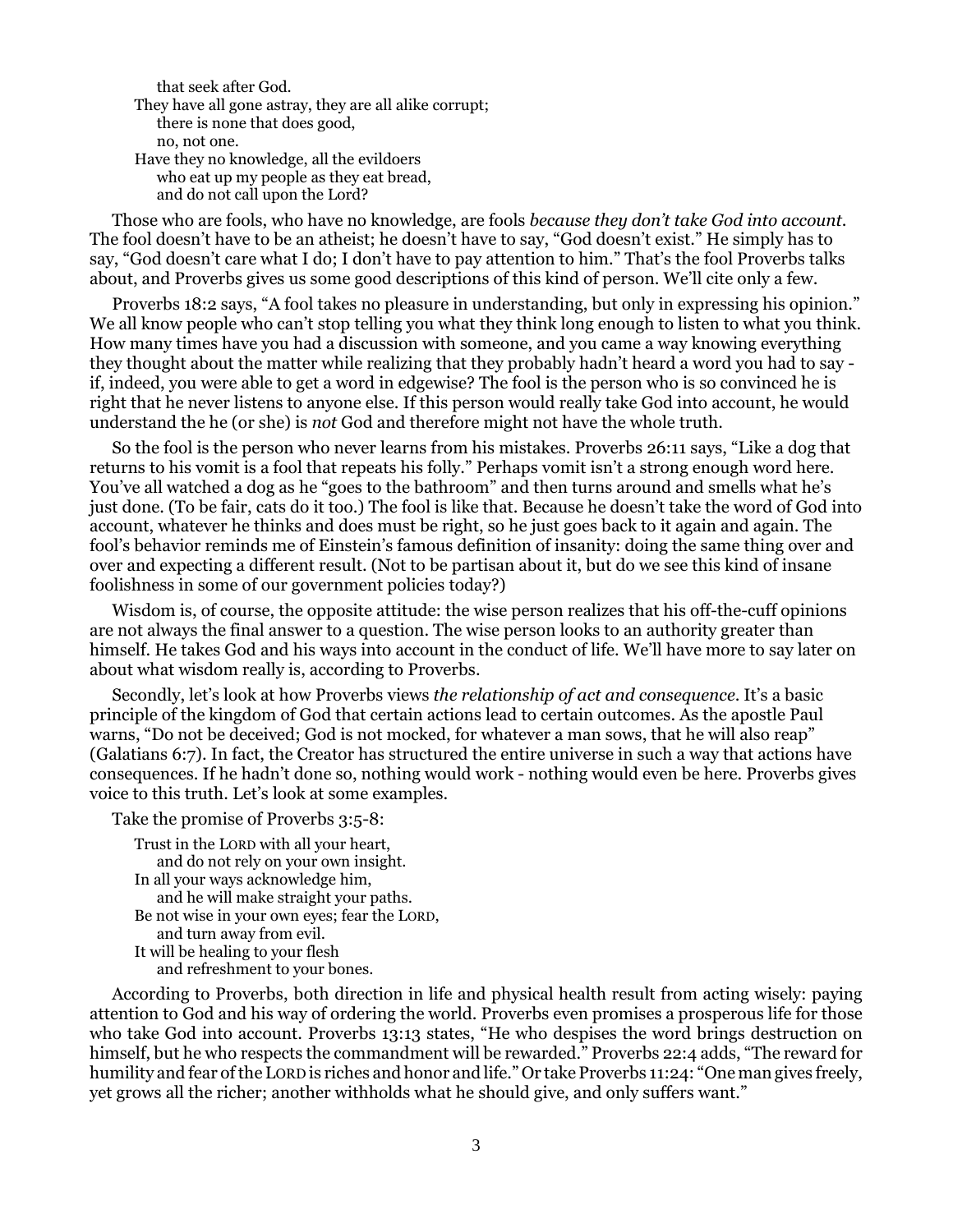But how do these promises work out in "real life?" They work because life is like the cruise control on your car. It's an informational loop; set the cruise at a certain speed, and then fewer engine RPMs tell the accelerator to put on more gas; more gas tells the engine to speed up; increased RPMs tell the accelerator to let off, and so on. The car runs at a constant speed because information is constantly going around the loop. When we give to others and to the work of God, we put ourselves into a feedback loop that eventually brings benefits back to us. Refusing to share what we have takes us out of that cybernetic loop and results in poverty. Clutching what we have with a closed fist prevents us from grasping the blessings the Lord wants to give us. Actions have consequences.

The relation of act and consequence underlies not only Proverbs' promises but also its warnings. Again, a few examples. Proverbs 19:19 cautions, "A man of great wrath will pay the penalty; for if you deliver him, you will only have to do it again." An angry person will do foolish things. This can be especially true of a person who has had enough to drink to wipe out the normal inhibitions against angry behavior or, say, reckless driving. Or consider the person who's feeling angry and put down about his poor finances, so he goes out and spends money he doesn't have to make himself feel better. If you bail out people like this, you'll just have to do it again, time after time. You've become what they call an "enabler." The person's behavior won't change until you stop picking up the pieces after them, and they have to deal with the consequences of their decisions.

Proverbs has another famous warning that is often misunderstood, Proverbs 22:6: "Train up a child in the way he should go, and when he is old he will not depart from it." This is a mistranslation. The English word *should* suggests that the proverb is saying, "Train up a child in the way he ought to go." But the Hebrew says, literally, "Nurse a child according to the mouth of his way." In other words, if you let a child grow up the way he wants to go - making the rules for himself - when he's grown up it won't be possible to change him. This is not advice for successful parenting, it's a warning about poor parenting, because Proverbs reminds us, a few verses further, "Folly is bound up in the heart of a child, but the rod of discipline drives it far from him" (22:15).

These examples illustrate how Proverbs brings out the relationship between act and consequence. That is one of the principles of God's kingdom. It corresponds, in part, to Newton's third law of motion: "For every action, there is an equal and opposite reaction." Giving results in receiving. Bailing out an alcoholic results in more alcoholic behavior. Letting a child do what he wants to do, because you think that's a loving approach, results in selfish behavior later on. Being humble before the Lord results in being exalted by him; as James says, "Humble yourselves before the Lord and he will exalt you" (James 4:10). Jesus said, "But when you are invited, go and sit in the lowest place, so that when your host comes he may say to you, 'Friend, go up higher'; then you will be honored in the presence of all who sit at table with you. For every one who exalts himself will be humbled, and he who humbles himself will be exalted" (Luke 14:10-11).

Thirdly, the contrast between wisdom and foolishness, and the connection between actions and their consequences, aren't just general truisms about life. They're built into *the structure of the covenant between God and his people.* The framework of the covenant is this: "I will be your God, and you shall be my people." This framework appears throughout Scripture and recurs even at the very end of the Bible, in Revelation 22:3.

A covenant is a relationship of mutual obligation between the partners. (If you turn to the back of your hymnal, you'll find this church's covenant, in which all members engage to support one another in living the Christian life.) In a marriage covenant the man and woman accept obligations of fidelity toward each other. The same is true in the biblical covenant; there is a role that's appropriate to God and a role that's appropriate to his people. If we try to reverse the roles we break the relationship. God's role is to establish the framework for life, ours is to conform to that framework. If we step outside that framework and try to make the rules ourselves, the result is calamity. As Proverbs 14:12 states, "There is a way which seems right to a man, but its end is the way to death." Proverbs 21:30 warns, "No wisdom, no understanding, no counsel, can avail against the Lord." When we make God into our personal errand boy and try to "call the shots," we've transgressed — that is, we've stepped out of the covenant with the Creator of a universe of hundreds of billions of galaxies.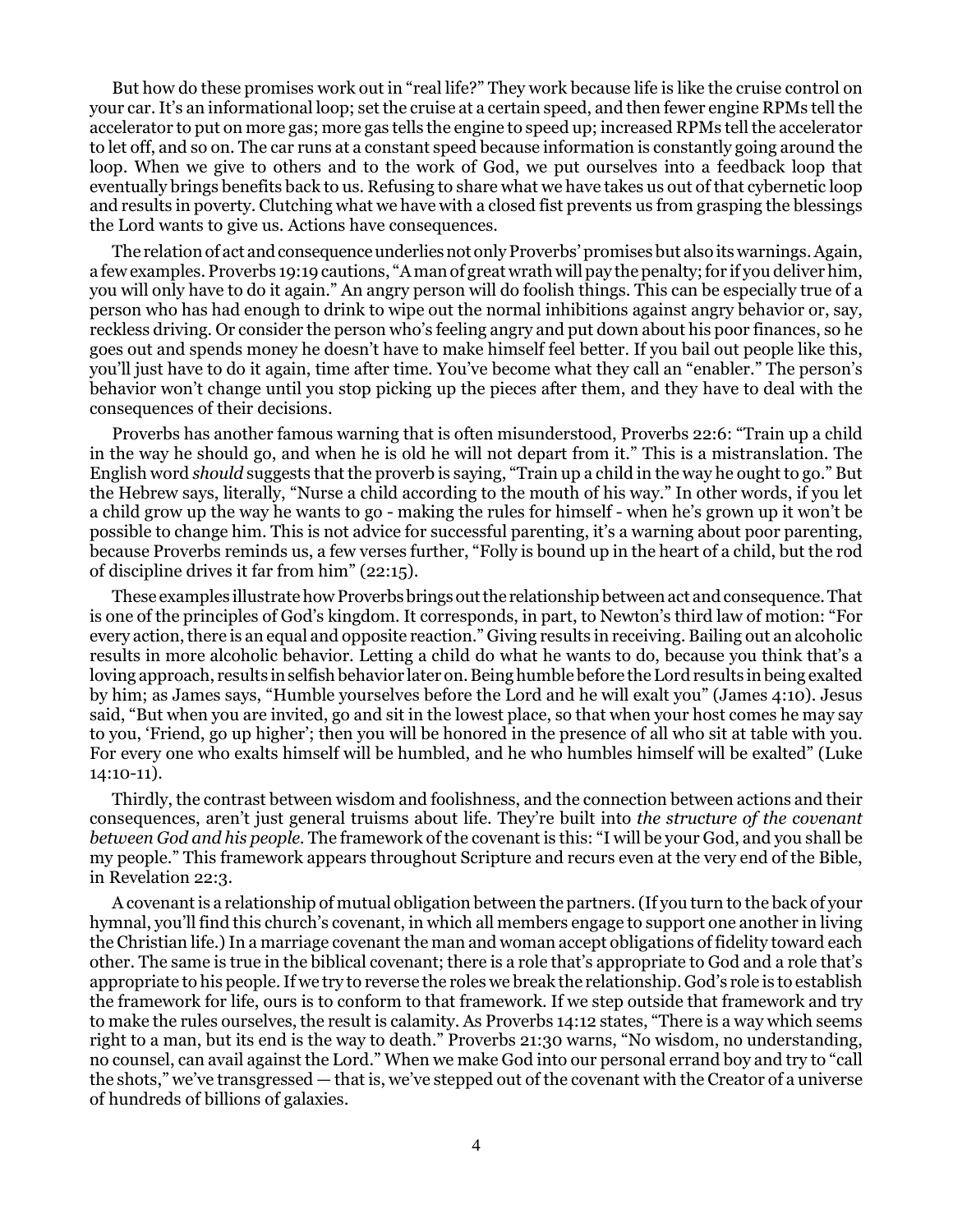Wise actions in harmony with God's Word have good, beneficial results. Unwise or foolish actions in disregard of God's Word have harmful consequences. And that principle is built into the structure of the covenant between God and his people. To explain this can get a bit complicated, but I'll try to make it as simple as possible. In the covenant between the Lord and Israel, the Lord is in the position of a "great King," and the people are in the position of his servant kings - like an Emperor who has a set of smaller kingdoms in his domain. And the Emperor is making a treaty with these lesser kings. God's covenant with those who belong to him is, in fact, a sort of treaty.

There's a structure to this treaty. (1) First the Emperor tells you who he is, and what he has done for his partners: "I am the Lord your God, who brought you out of the Land of Egypt." (2) Second, the Emperor tells his treaty partners what their obligations are: "You shall have no other gods beside me," and so on. But there are other parts of the structure: (3) The treaty includes sanctions, or mechanisms for enforcement. That is, if you keep the treaty obligations, good things will happen to you; the Lord will defend you and prosper you. But if you violate the treaty, and disregard the Emperor's commandments, some very bad things will happen to you. This comes out in Scripture especially near the end of Deuteronomy, in chapters 27–28, where Moses lays out the blessings that follow from obedience and the curses that follow from turning away from the ways of the Lord. That's where we see Proverbs' emphasis on the relation between actions and their consequences.

Finally, where do we meet the gospel in the Book of Proverbs? Let's go back to that passage from Romans 1, where Paul says:

For I am not ashamed of the gospel: it is the power of God for salvation to every one who has faith, to the Jew first and also to the Greek. For in it the righteousness of God is revealed through faith for faith; as it is written, "He who through faith is righteous shall live." For the wrath of God is revealed from heaven against all ungodliness and wickedness of men who by their wickedness suppress the truth (1:16-18).

It's clear that for Paul the gospel, or good news, involves a life of righteousness based on the teachings of the Word of God. And he lays out the consequences that follow when people disregard the evidence, from the very universe itself, that God is real and has a purpose for human life. The wise person is saved, or delivered, through faithfulness to the Word, while those who are foolish, who suppress God's truth like the fool in Proverbs, pay the price for their disobedience.

Billy Graham was perhaps the most prominent preacher of the gospel of salvation in Christ for half a century. I once read that he would meditate daily from the Book of Proverbs. He must have seen the gospel in that book. The gospel in Proverbs is "good news." It's good news to learn that *there is a right way to live*, a way that pleases God. And, following his commandments as his covenant people, we can live that successful and prosperous life.

We understand that only through membership in Christ can we come to God. Jesus is "the way, the truth, and the life." In Jesus we become members of God's new creation and are able to enjoy the blessing he gave to humankind: "Be fruitful and multiply, and fill the earth and subdue it; and have dominion . . ." (Genesis 1:28). Proverbs describes what it's like to live in that blessing, in "the fear of the Lord" which is the source of wisdom. It describes, by contrast, the sorry course of a life lived in ignorance and disregard of that wisdom. The good news is that in the strength of the risen Christ we're able to live by that wisdom; as Paul writes, "He is the source of your life in Christ Jesus, whom God made our wisdom, our righteousness and sanctification and redemption" (1 Corinthians 1:30).

So let's come back to that concluding chapter 31 in Proverbs, the passage about the virtuous wife. There's a reason why it's at the end of the book. Proverbs starts with a long admonition to seek wisdom. That admonition culminates in chapter 8, where wisdom is personified as the "master builder" in God's creation. Here's how it goes:

The Lord created me at the beginning of his work, the first of his acts of old. Ages ago I was set up, at the first, before the beginning of the earth. When there were no depths I was brought forth, when there were no springs abounding with water. Before the mountains had been shaped, before the hills, I was brought forth;